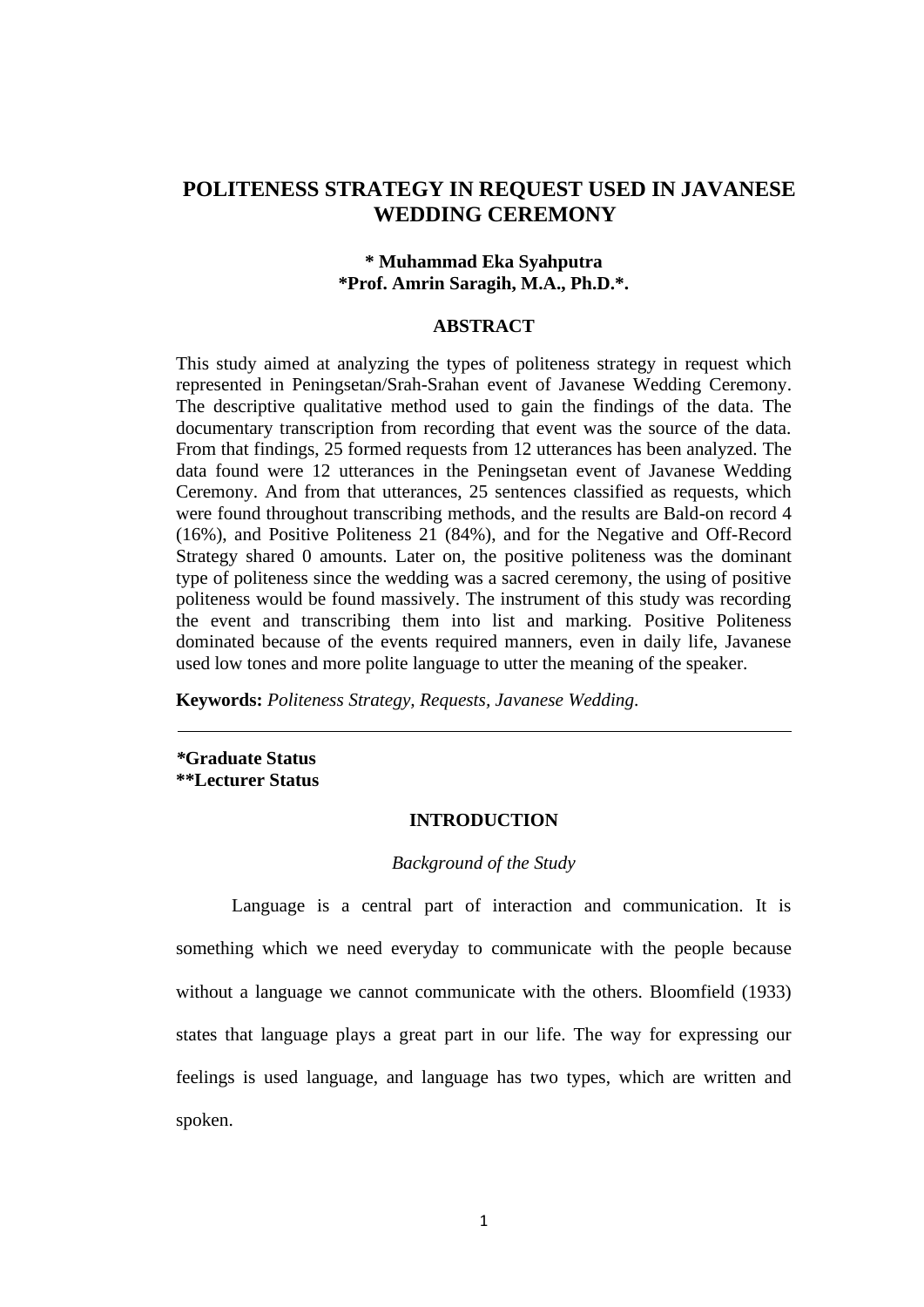This study of language that is concerned with meaning of utterances is pragmatics. As Yule (1996) states that pragmatics is the study of what speakers mean, or 'speaker meaning', is called Pragmatics. It is one of the branches of linguistics. By studying meaning of a word, phrase, sentences. We can get the intention of one interaction other than to interpret its meaning.

Politeness strategy is one common strategy appears in communication. Thomas (1995) states that politeness refers to the respect we show to other people by virtue of their higher status, greater age, etc. Similar with Thomas (1995), Pishghadam (2012) states that Politeness is an important factor in developing effective relationships with people, and any misuse of these strategies can hinder the effective communication, leading to individuals` dissatisfaction and indifference.

In a subject of Language, Javanese is the most spoken language behind the National Language of Indonesia because One of the most populated tribe in Indonesia is Javanese. Kuntjara (2001) states that the largest ethnic group in Indonesia is the [Javanese](http://en.wikipedia.org/wiki/Javanese_people) who make up 40% of the total population. It has known that Javanese "people" spreaded across this archipelago nations. From Sabang to Marauke, Javanese "language" has spoken in every island, even in other nations. Ramadhani et. al (2014) states that In Javanese culture, it is very sensitive to give orders, advice, show one's dislike upon the addressee, express criticism or to show disagreement. These acts that can threaten face are even more sensitive if they are done by a younger person toward elders/superiors.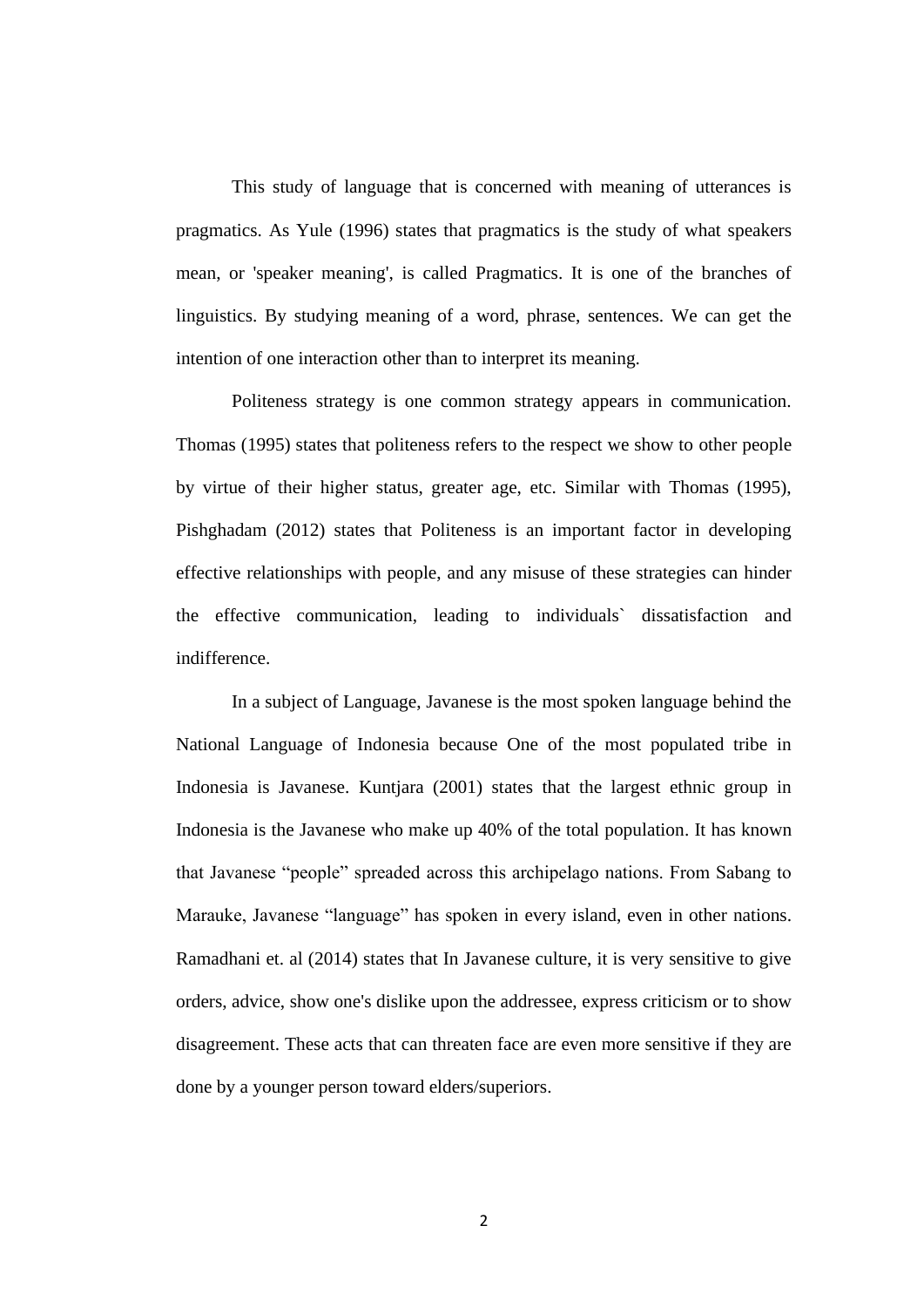As we know, in Javanese marriage, there are some orders for a couple to get married. Each also has its own politeness and yet different from one or another. In order to understand the complexity of politeness from the wedding ceremony. On the other hand, Sawit Seberang is the most populted Javanese in North Sumatera. The rules itself merged to Javanese, Batak, and Malay. By holding on to Javanese origin, the writer believed that it is interesting to analyzed the Javanese wedding ceremony in Langkat Regency and how does it different from Javanese wedding culture in Java Island.

One of the data explained as an example below while the sample itself may not be completed yet, but the source was from another event of the Javanese wedding ceremony as the further data and model to this study.

|                     | <b>Pihak Lanang</b> : "Permisi, jalok ijin ngomong karo wong-wong tuo seng bener     |
|---------------------|--------------------------------------------------------------------------------------|
|                     | tak hormati lan poro lawuh seng dimuliake".                                          |
|                     | Pihak Laki-Laki : "Permisi, minta izin bicara kepada orang tua yang baik yang        |
|                     | saya hormati, dan semua hadirin yang dimuliakan".                                    |
| <b>Pihak Wedok</b>  | : Iyo, Insya Allah ijab kabul meniko bade katindakaken ing sasi                      |
|                     | besar dintenipun Sabtu pon enjang tanggal 17 Januari 2020<br>saatipun jam 10.00 pagi |
| <b>Pihak Wanita</b> | : Insha allah ijab kabul ini akan dilaksanakan bulan Besar,                          |
|                     | harinya sabtu pon tanggal 17 Januari 2020 jam 10.00 pagi                             |

In the request example above, the needs to get permission (the [act](https://dictionary.cambridge.org/dictionary/english/act) of [allowing](https://dictionary.cambridge.org/dictionary/english/allow) someone to do something, or of [allowing](https://dictionary.cambridge.org/dictionary/english/allow) something to [happen\)](https://dictionary.cambridge.org/dictionary/english/happen). The politeness strategy is positive politeness.

## **REVIEW OF LITERATURE**

#### **Politeness Strategy**

According to Brown and Levinson (1987), politeness strategies are developed in order to save the hearer feeling. Feeling refers to the respect an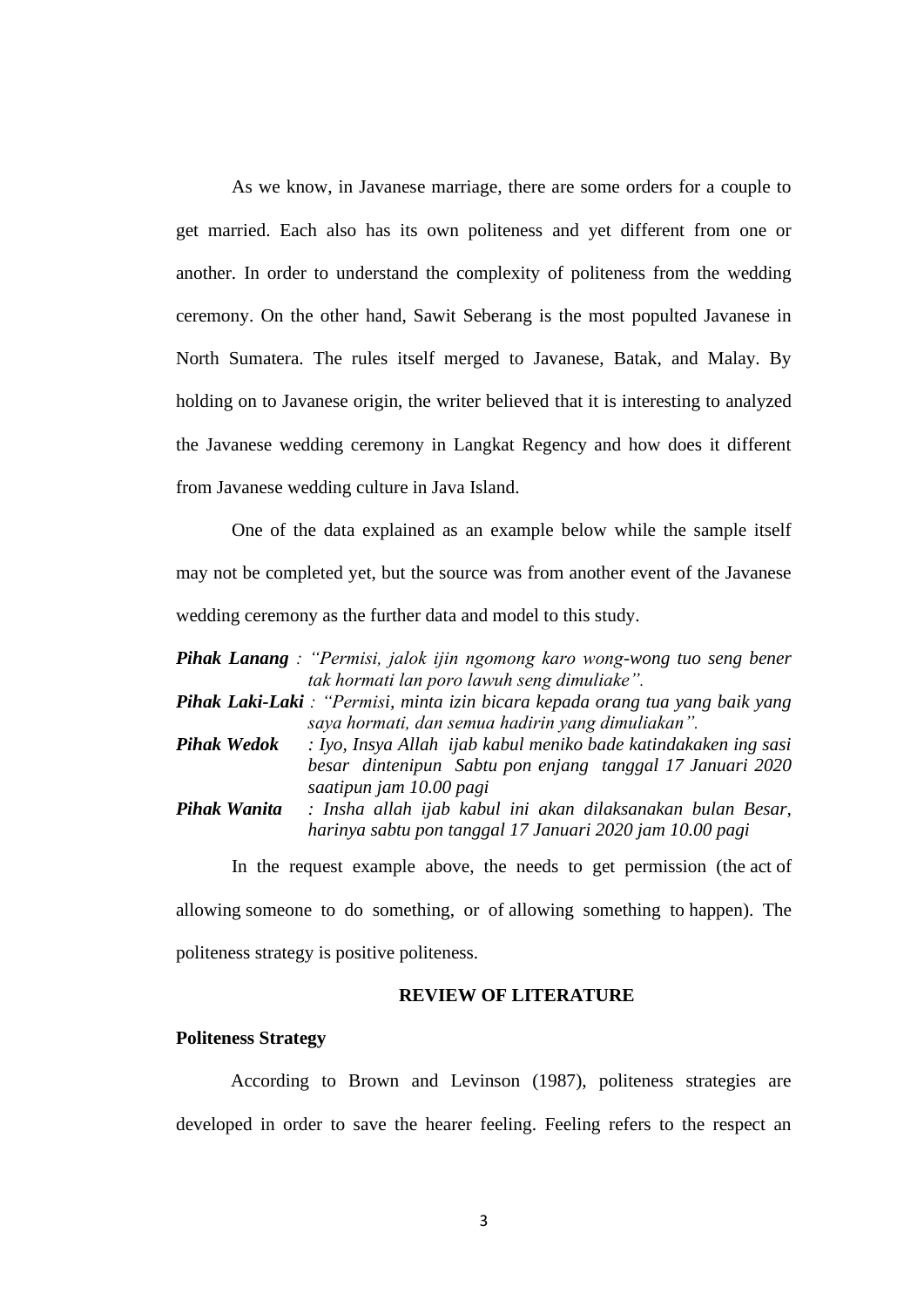individual face and maintaining self-confidence in public or in a private situation. Usually, a person tries to avoid embarrassing to another person or making him feel uncomfortable. In Brown and Levinson (1987) analysis, politeness involves us showing awareness of other face want in the interaction between speaker keeps and cooperate to respect face themselves. That concept will be different from one culture to another.

Yule (1996) adds that politeness is an intruction can be defined as the means employed to show awareness of another person's face. Furthermore he says showing awareness for another person's face when that order socially distant is often described in terms of respect or deference.

Brown & Levinson's outline four main types of politeness strategies are Bald on Record, Positive Politeness, Negative Politeness, and Off Record Strategy. The detail explanation will be described as following.

## *a. Bald on-Record Strategy*

Brown and Levinson (1987) say the term "Bald on record" is used when an expression has "one unambiguously attributable intention with which witnesses would concur". They also state that Bald on record is a direct politeness strategy which contains no repressive particle to soften the Face greatening Act (FTA).

## *a. Positive Politeness Strategy*

Brown & Levinson (1987) state that Positive Politeness Strategy is a strategy of speaking which is used less intimacy statement by extend metaphorical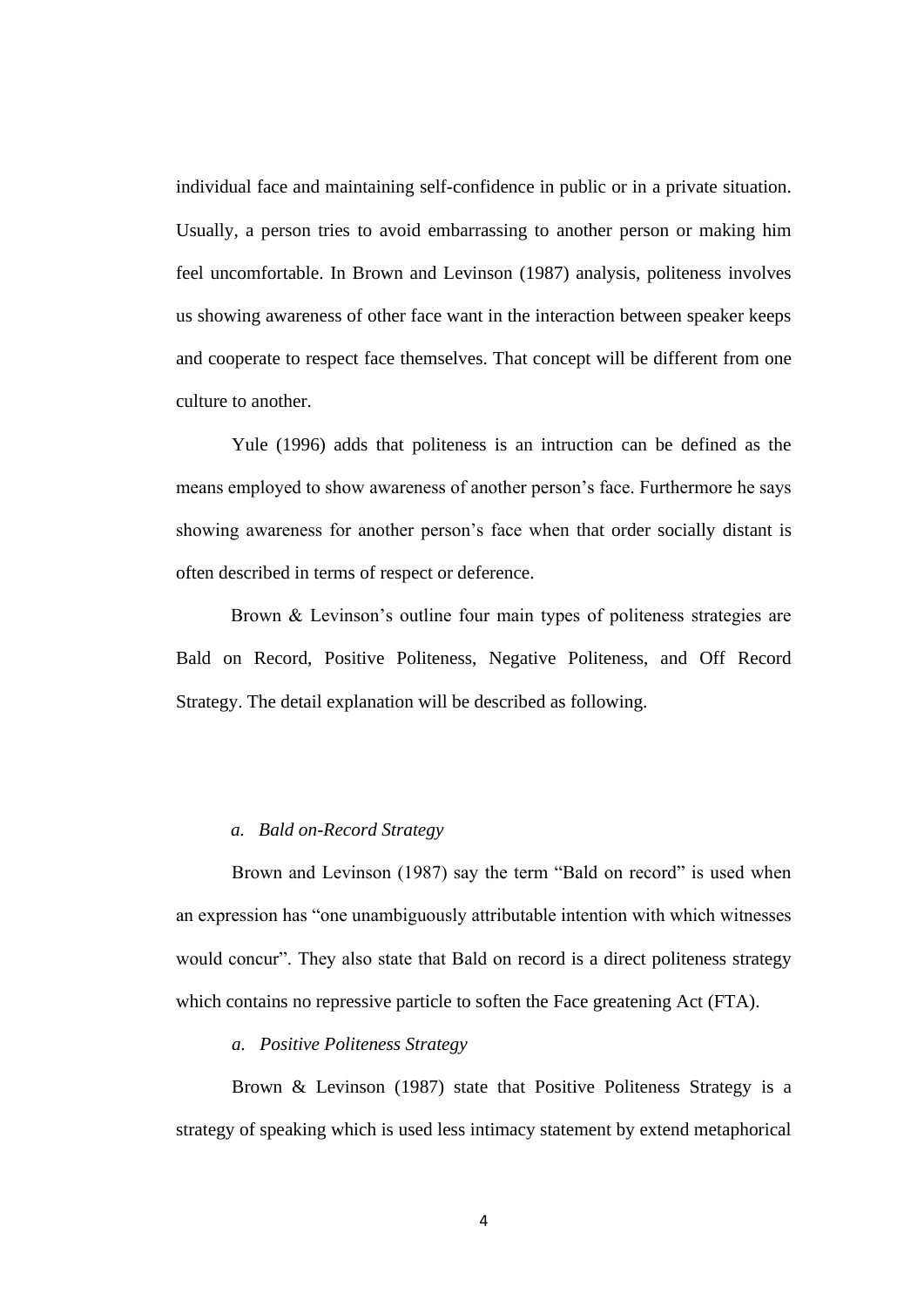implications. This strategy occurs between strangers to start a conversation, exchange informations and interaction. It is also used to get closer to the hearer. In other words, positive politeness is used as a kind of social acceleration.

# *b. Negative Politeness Strategy*

According to Brown & Levinson (1987), Negative Politeness Strategy is a kind of strategy which pressing action addressed to the addressee, meaning he or she wants to have his/her freedom of action unbounded.

## *c. Off- Record Strategy*

Off record is a communicative act that is done by unclear speaker's communicative intention in order to give an impression that he did not do something or to avoid the responsibility for doing it and letting the hearer decide how to interpret it.

#### **Request**

Requests are acts that the speaker doing for expressing a desire for the hearer to do a particular thing and usually he or she aims that the hearer will do it and even should do it. Blum Kulka (1984) defines that a request is a prevent act that expreasses a speaker's expectation about some prospective action , verbal or non verbal, on the part of the hearer. Supporting the theory, Arizah et. al (2021) add that by making declarations of desire, the speaker may ask others to do something in a respectful or formal manner. A request is an act that expresses the speaker's expectations of the listener regarding a good prospective action verbally or non-verbally.

## **The Use of Request in Javanese Wedding Ceremony**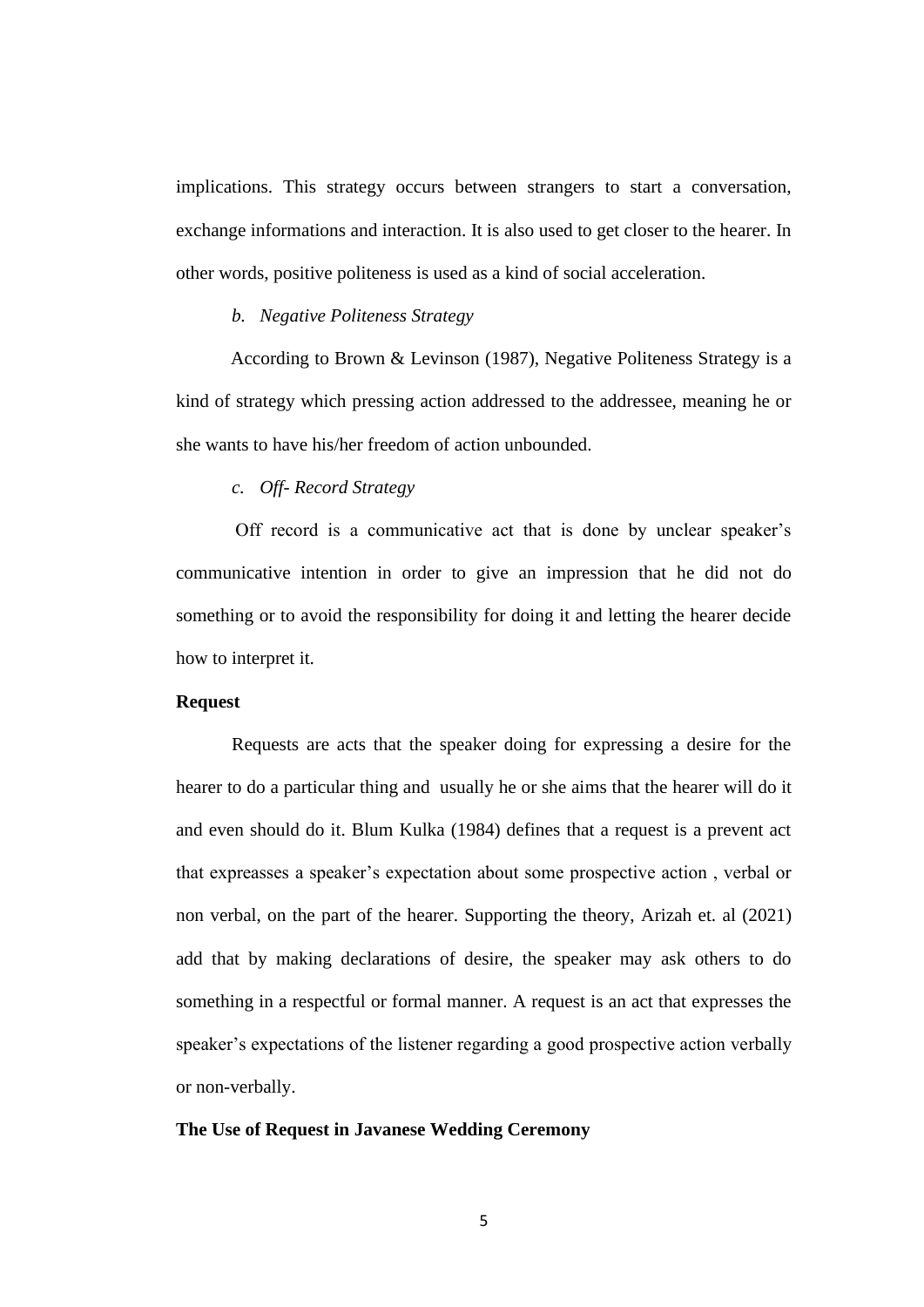Sukarno (2010) states that In Javanese daily lives, the people are greatly

influenced by some concepts which are well rooted in the Javanese culture, namely: *tata krama, andhap-asor,* and *tanggap ing sasmita* (the language styles, humbling oneself while exalting others, and being able to catch the hidden meaning). In this section, these three concepts will be introduced and discussed respectively.

- 1. The phrase *tata krama* culturally means a good conduct or etiquette. Therefore, when Javanese people behave impolitely, for instance when a young man passes in front of his grandparents without asking permission and bowing down his body, he will be credited as an impolite man or one who does not know *tata krama*.
- 2. The next concept of the Javanese culture is *andhap-asor*. This term is lexically composed of two words andhap "low" and asor "humble". Thus, to conduct the *andhap-asor* in Javanese means humbling oneself while exalting the others. This concept dictates the Javanese to be low profile. As a Javanese, one will not complement and praise him/herself. If s/he breaks this rule, as it applies to *tata krama*, s/he will be considered impolite and may get the social sanction. Hence, these two concepts have a close relationship. Being polite in Javanese, one must know how to behave politely or to know *tata krama*, and being polite also means one should have a sense of *andhapasor*.
- 3. Finally, as a good Javanese, one should also have a sense of *tanggap ing sasmita* which can be translated as the ability to read between the lines. These concepts are clearly reflected in Javanese, especially as the devices of politeness.

# **RESEARCH METHODOLOGY AND FINDINGS**

### *Methodology*

This research was conducted by using descriptive qualitative method. This study has been analyzed from each speaker from through the utterances in Peningsetan/Srah-Srahan event of Javanese Wedding Ceremony in *Sawit Seberang* by using Penelope Brown and Stephen Levinson's Politeness Strategy Theory (1987). Thus, these aspects analyzed through the words means and words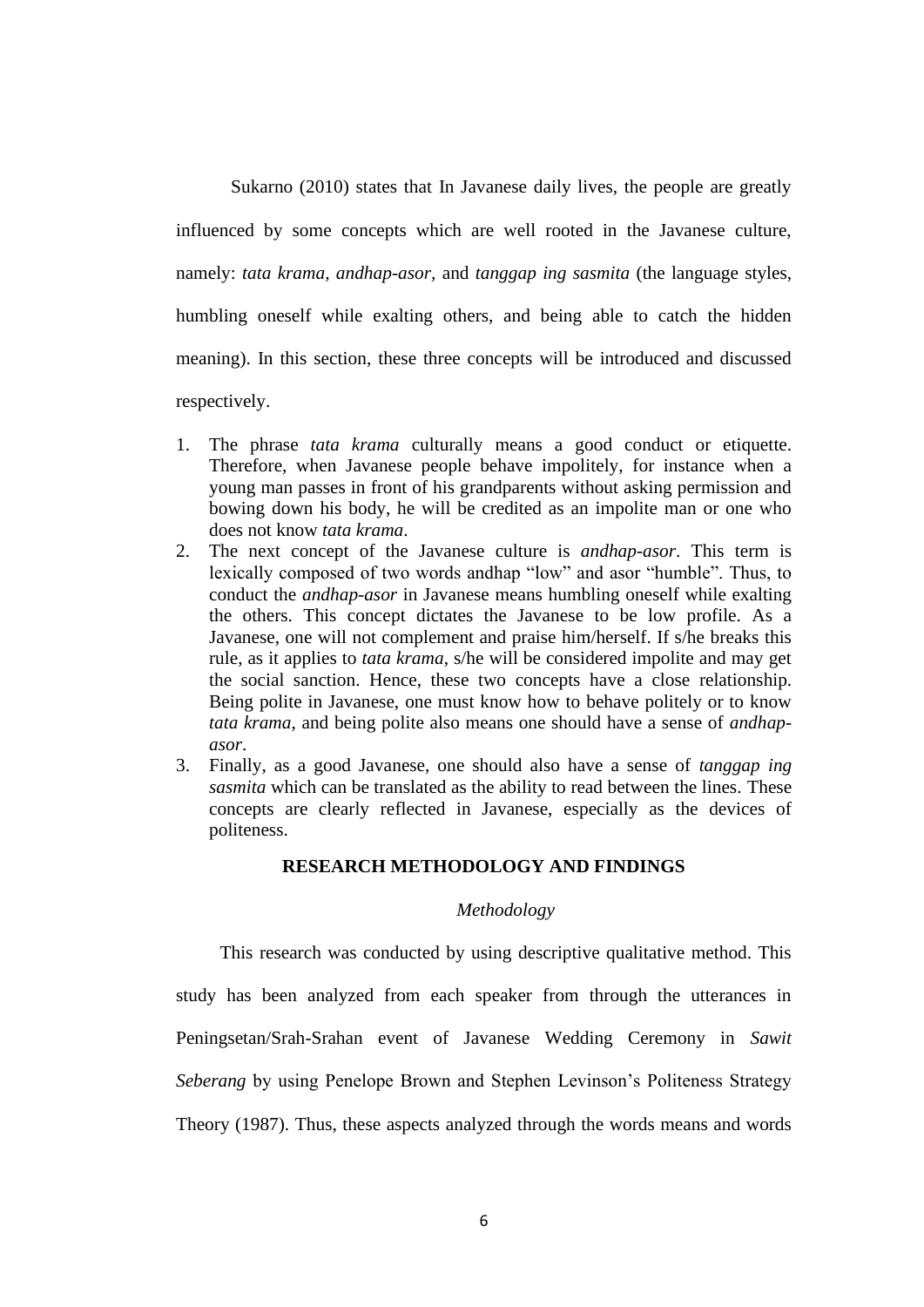from the recording of the wedding from local people in *Sawit Seberang*. Every utterance of the speakers also classified by using the related theory of politeness strategy by using Brown and Levinson Theory (1987). The source of the data was Javanese Wedding Ceremony and the data were the utterances come from the selected ceremony which was Peningsetan/Srah-Srahan event of the wedding from Ormansyah Putra and Dina Wagiani wedding held in January 18th 2020 in Kec. Sawit Sebrang, Kab. Langkat Thus, this ceremony classified into politeness strategy. The technique of analyzing data used by the writer as follows.

- 1. Identifying the types of politeness strategy in request used by Javanese in the Javanese Wedding Ceremony.
- 2. Classifying the requests into politeness strategy in Javanese Wedding.
- 3. Explaining the represented types of politeness strategy coded in discussion.
- 4. Elaborate the conclusion from the result.

#### *Findings*

In collecting the data from the source of data, it was found that there were 25 formed requests from the Peningsetan/Srah-Srahan event that indicated the politeness strategy. And from that data, the requests happened to be replies from one to another.

# **Types of Politeness Strategy in Peningsetan Event of Javanese Wedding Ceremony.**

It was found that there were 2 types from 4 types of politeness strategy used in Javanese Wedding Ceremony Peningsetan/Srah-Srahan event based on Brown and Levinson (1987) theory. They were Bald-on Record with 4 amounts which was 16% and Positive strategy 21 which was 84%. The findings percentages could be seen below.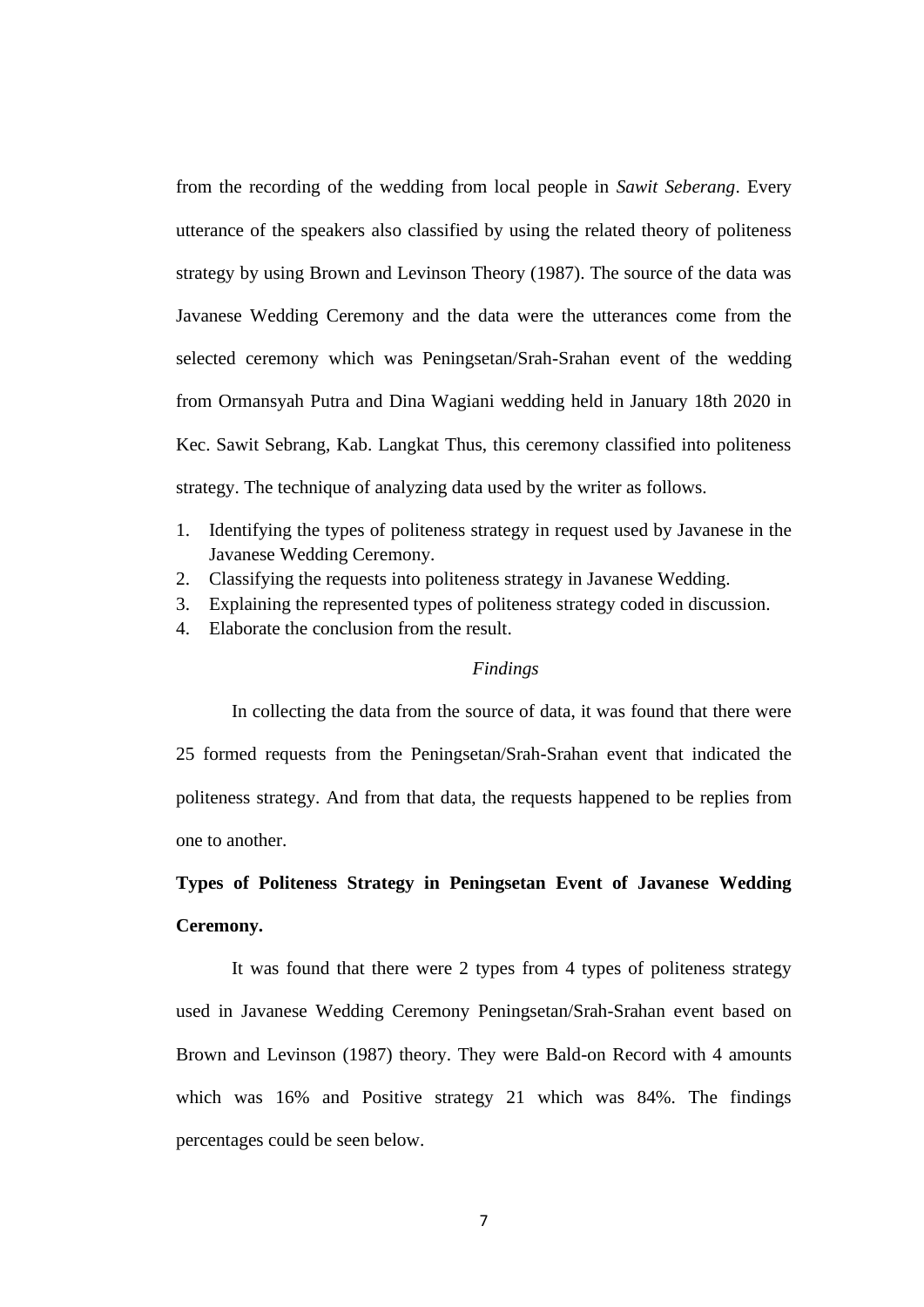| No. | <b>Politeness Strategies</b> | <b>Amounts and</b><br><b>Percentages</b> |
|-----|------------------------------|------------------------------------------|
|     | Bald-On Record               | 4(16%)                                   |
| 2.  | <b>Positive Politeness</b>   | 21 (84%)                                 |
| 3.  | <b>Negative Politeness</b>   | $0(0\%)$                                 |
|     | Off-Record                   | $0(0\%)$                                 |
|     | <b>Total</b>                 | 100%                                     |

**Table 4.1. Politeness Strategy Amounts and Percentages**

**Realization of Politeness Strategy Types in Peningsetan Event of Javanese Wedding Ceremony.**

- *a. Bald-On Record*
- *Pihak Lanang : Ora lali wenei syalawat lan salam karo nabi kito salalaah wa allahisalam, sak kluargo, poro sahabat lan pengikute Allahuma solli 'ala Muhammad, Wa'ala Ali Muhammad.*
- *Man's Side : (Don't forget Shalawat and Salam to our Prophet Muhammad Shallallahu Alaihi Wa Sallam, his companions, and followers, Allahumma Sholli 'ala Muhammad, Wa'ala Ali Muhammad)*

This request taken from Pihak Lanang or Man Side to all the people in the

room. The reason why the writer put this into Bald-On because of the implication of the word "*don't forget*", which has the stressed in its tone. Also the speaker gave pressure on the pitch to made audience follow what he or she did. Thus, the writer put this request into Bald-on record strategy. Another example of Bald-on strategy explained below.

# *Pihak Lanang : Akhirukalam?,Wassalamualaikum Wr.Wb". Man's Side : (That would be all?. Wassalamu alikum wr.wb)*

This request was taken from Pihak Lanang or Man Side, also the request "That would be all?" was a direct questions that need to be answered at that moment. The request seemed address to the Man Side family too. Thus, the writer also put these into Bald-On Record.

*b. Positive Politeness*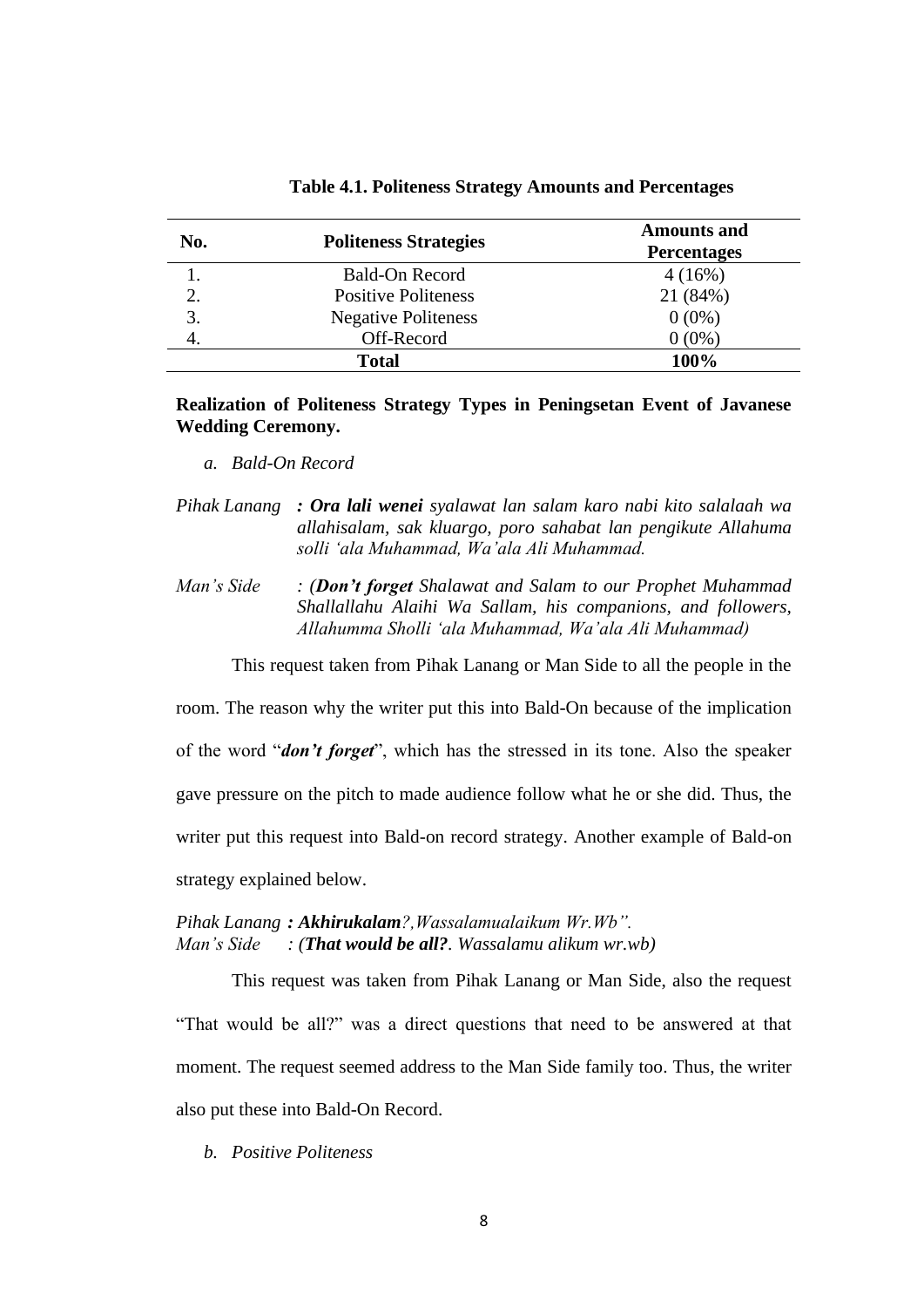| Pihak Wedok : Sak banjure, opo sampek kene masih eneng seng arep di<br><b>takoni</b> , Pak? |
|---------------------------------------------------------------------------------------------|
| Woman Side : (For the next process, <b>does anyone have a question</b> , maybe you<br>sir?  |

This request was taken from Pihak Wedok or Woman Side to allowing one of the elder to asking something. At this positive politness words *"maybe you"*. This implied that the risk of rejecting by the hearer would be low. By using positive words, the speakers would gain what he or she wanted by choosing the right words.

# *Pihak Wedok : Mbok menowoh wes paripurno enggoheh ngomong lan kanggoh berkaheng ketemon iki, kulo jalok karo bapak al –ustad H. Mangun gelem mimpin dungo selamet, Semonggoh.*

*Woman's Side : (If this meeting come to the end and for the best for all, we welcome Al Ustadz H.Mangun to lead the prayers, please)*

This request was taken from Woman Side that applied that he or she allowing someone to do something. The positive politeness clearly could be seen in "Kulo Jalok karo/semonggoh". These sentences didn't have pressing or impulsive gesture. So the writer put this into positive politeness strategy.

## **DISCUSSIONS**

The study was aimed to find out the types of the politeness strategy that occured in Peningsetan/Srah-Srahan event of Javanese Wedding Ceremony. The realization centered from the event itself and the speakers. The requests were the keys in this study. While the politeness strategy as the main theory involved to those requests. In this study, there were 12 utterances spoken in Peningsetan/Srah-Srahan event of Javanese Wedding Ceremony. Thus, from all the 12 utterances filtered into 25 sentences that classified as requests. And from those requests, which divided by two strategy they were Bald-On record strategy with 4 amounts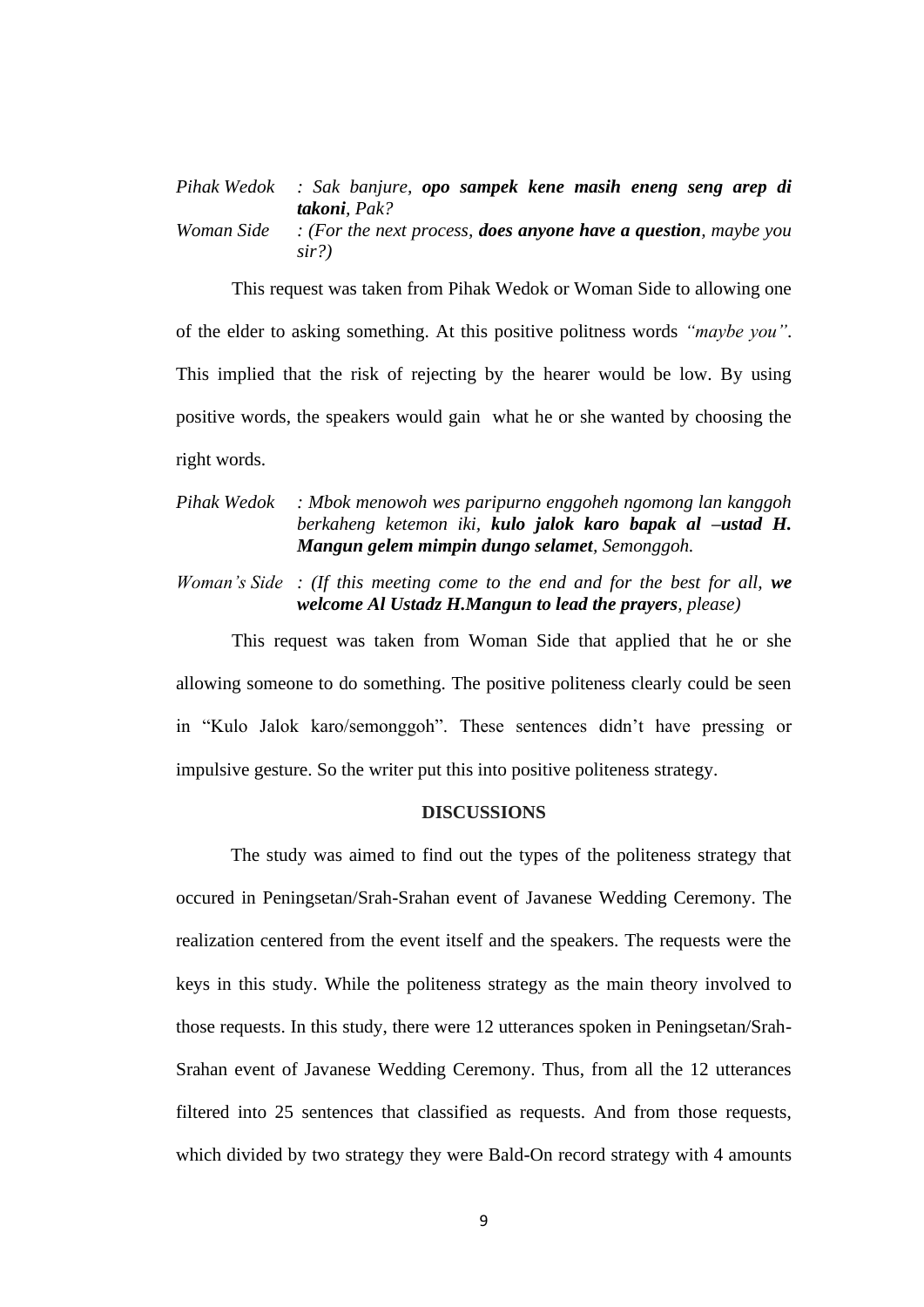(16%) and Positive Politeness Strategy with 21 (84%). The most dominant type of strategy from the requests was Positive Politeness strategy in the event.

# **CONCLUSION AND SUGGESTIONS**

# *Conclusion*

After analyzing the data, conclusion were drawn as follow. The data found were 12 utterances in the Peningsetan event of Javanese Wedding Ceremony. And from that utterances, 25 sentences classified as requests, which were found throughout transcribing methods, and the results are Bald-on record 4 (16%), and Positive Politeness 21 (84%). Therefore each of requests filtered by using the collective method, later the realization of each findings type has been explained above.

## *Suggestions*

There are several suggestions that the writer could offer to reader towards politeness strategy learning, they were.

- 1. It is suggested to the next writer who want to make wider exploration on politeness strategy especially in Javanaese Traditional Events, which were important on analyzing words that came up with the ownself conclusion in the beginning until the end of the study.
- 2. For anyone who read this study, especially student, it is suggested to increase and develope. Because there were still many aspects that can be studied about the characteristics of politeness.